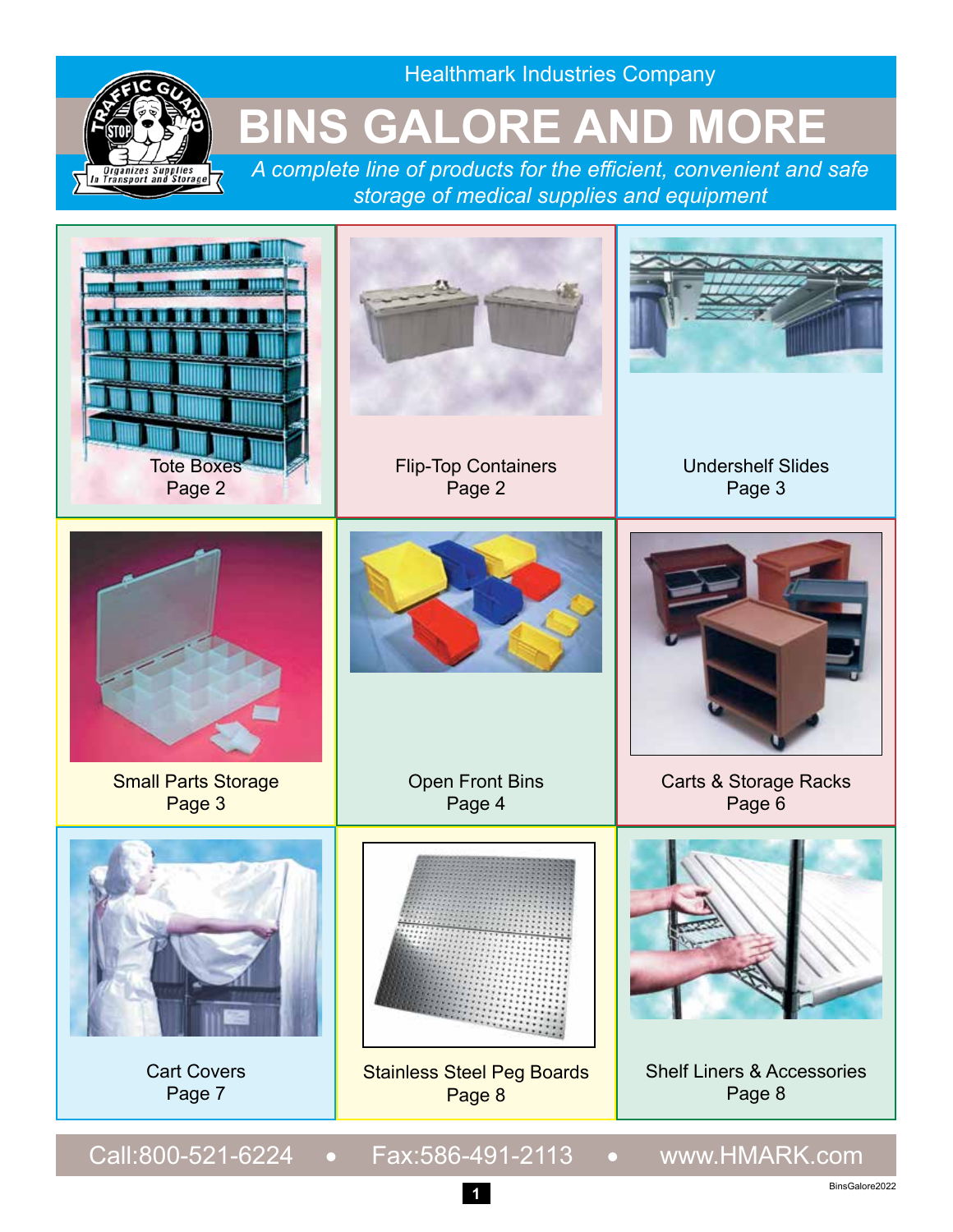

# **TOTE BOXES & MORE**



| <b>CodeNmbr</b> | Length | <b>Width</b> | <b>Height</b> | CodeNmbr  | Length | <b>Width</b> | Height |
|-----------------|--------|--------------|---------------|-----------|--------|--------------|--------|
| <b>MTB076</b>   | 10.750 | 10.750       | 6.125         | MTB02104  | 19.250 | 13.500       | 4.000  |
| $200 - 2$       | 11.000 | 8.250        | 2.500         | MTB02106  | 19.250 | 13.500       | 6.000  |
| $200 - 3$       | 11.000 | 8.250        | 3.500         | MTB02109  | 19.250 | 13.750       | 9.000  |
| $200 - 5$       | 11.000 | 8.250        | 5.000         | MTB01010  | 20.000 | 20.000       | 10.250 |
| <b>MTB086</b>   | 13.000 | 13.000       | 6.125         | MTB01006  | 20.125 | 20.125       | 6.188  |
| MTB02205        | 15.000 | 12.000       | 5.000         | MTB02006  | 20.250 | 14.500       | 6.000  |
| <b>MTB096</b>   | 15.000 | 15.000       | 6.125         | MTB181604 | 21.000 | 19.000       | 4.250  |
| MTB01612        | 16.250 | 16.250       | 12.000        | MTB181608 | 21.000 | 19.000       | 8.750  |
| $300 - 1$       | 16.375 | 10.875       | 1.750         | 400-3     | 22.375 | 17.500       | 3.375  |
| $300 - 2$       | 16.375 | 10.875       | 2.500         | $400 - 4$ | 22.375 | 17.500       | 4.250  |
| $300-3$         | 16.375 | 10.875       | 3.500         | $400 - 5$ | 22.375 | 17.500       | 5.000  |
| $300 - 4$       | 16.375 | 10.875       | 4.250         | $400 - 6$ | 22.375 | 17.500       | 6.000  |
| $300 - 5$       | 16.375 | 10.875       | 5.125         | $400 - 7$ | 22.375 | 17.500       | 7.000  |
| $300 - 6$       | 16.375 | 10.875       | 6.000         | $400 - 8$ | 22.375 | 17.500       | 8.000  |
| $300 - 7$       | 16.375 | 10.875       | 7.000         | $400 - 9$ | 22.375 | 17.500       | 9.000  |
| $300 - 8$       | 16.375 | 10.875       | 8.000         | 400-10    | 22.375 | 17.500       | 10.000 |
| MTB01550        | 16.625 | 16.625       | 5.000         | 400-11    | 22.375 | 17.500       | 11.000 |
| MTB01580        | 16.750 | 16.750       | 8.000         | 400-12    | 22.375 | 17.500       | 12.000 |
| $16-3$          | 17.750 | 5.500        | 3.000         | MTB242403 | 24.000 | 24.000       | 3.000  |
| $16 - 4$        | 17.750 | 5.500        | 4.000         | MTB02805  | 29.250 | 15.000       | 4.500  |
| $25-3$          | 17.750 | 8.125        | 3.000         | MTB03408  | 34.250 | 14.000       | 8.000  |
| $25 - 4$        | 17.750 | 8.125        | 4.000         |           |        |              |        |
| $33 - 3$        | 17.750 | 10.875       | 3.000         |           |        |              |        |
| $33 - 4$        | 17.750 | 10.875       | 4.000         |           |        |              |        |
| $33 - 5$        | 17.750 | 10.875       | 5.000         |           |        |              |        |
| $33-6$          | 17.750 | 10.875       | 6.000         |           |        |              |        |
| $50-3$          | 17.750 | 16.375       | 3.000         |           |        |              |        |
| $50-5$          | 17.750 | 16.375       | 5.000         |           |        |              |        |
| $50 - 6$        | 17.750 | 16.375       | 6.000         |           |        |              |        |
| $50 - 7$        | 17.750 | 16.375       | 7.000         |           |        |              |        |
| MTB01804        | 18.250 | 15.125       | 4.000         |           |        |              |        |
| MTB01308        | 18.250 | 17.250       | 7.375         |           |        |              |        |
|                 |        |              |               |           |        |              |        |
|                 |        |              |               |           |        |              |        |

#### Dividable Ribbed Tote Boxes

Use to organize and simplify the processing, storage and distribution of supplies and equipment. Regain space by combining supplies in compartmentalized ribbed containers that keep things separate in the least amount of space. Comply with JCAHO regulations by removing contents from outside shipping boxes and storing in containers that can be cleaned and disinfected. Made of tough and impact resistant plastics.

#### Accessories for Tote Boxes



#### Covers for **Protection**

Snap-on style for all containers and insert style available for "MTB" boxes. Choose from clear, opaque and domed style.



#### Adjustable

**Dividers** Slotted on 1<sup>1/4"</sup> centers creating sections as small as 1" square.

#### Flip-Top Containers



Attached, hinged covers for convenient and safe storage and transport of supplies. Compact storage by nesting one in another when not in use. Lockable tops for security and use control. Molded in handle for secure handling. Available in grey.

| Code No    | Length | Width  | <b>Height</b> |
|------------|--------|--------|---------------|
| QDC2115-12 | 21.500 | 15.250 | 12.750        |
| QDC2420-12 | 24.000 | 20.000 | 12.500        |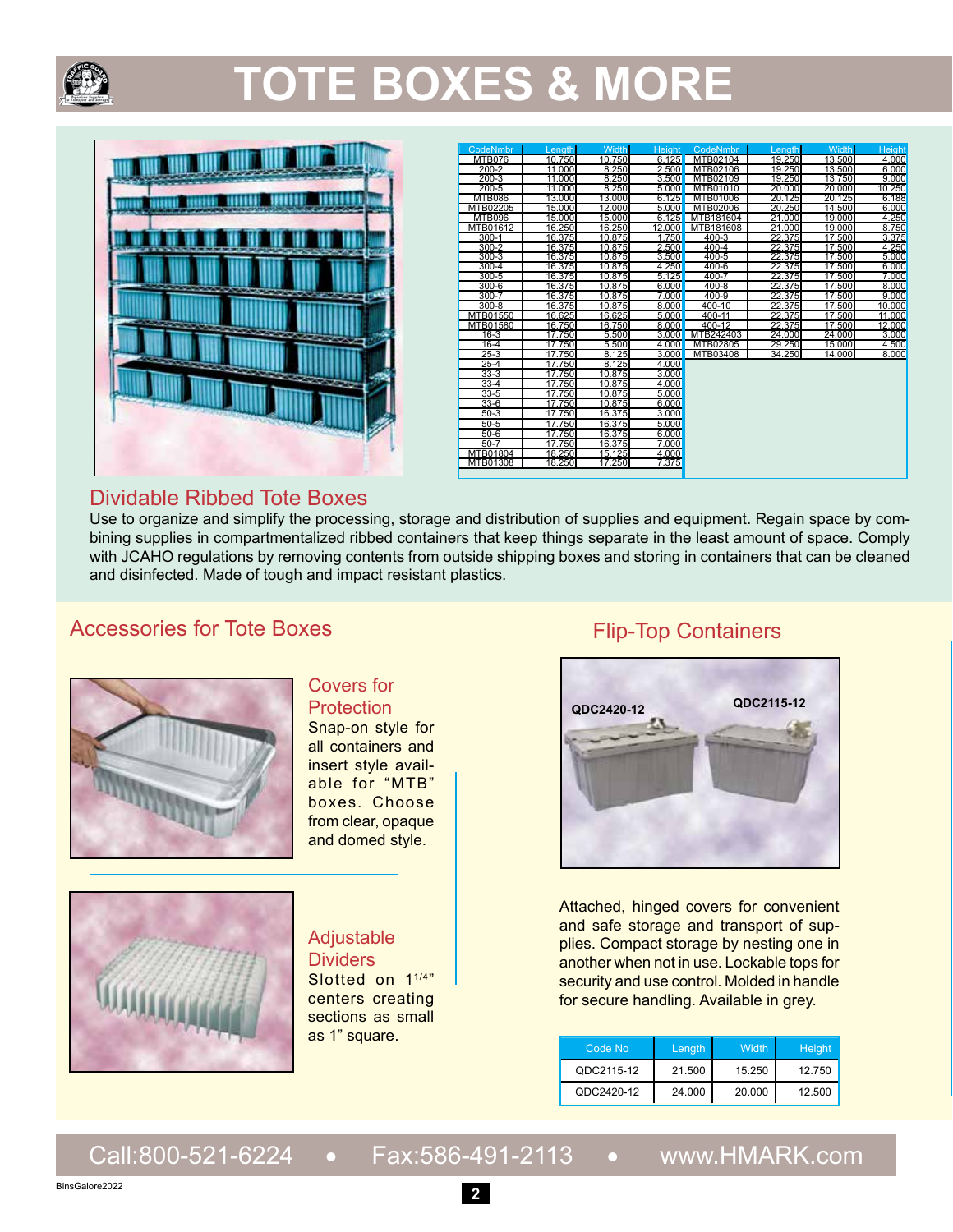## **TOTE BOXES & MORE**





| <b>CodeNmbr</b> | Length              | <b>Width</b> | Height | CodeNmbr | Length | <b>Width</b> | Height |
|-----------------|---------------------|--------------|--------|----------|--------|--------------|--------|
| GP080605        | 8.375               | 6.375        | 5.000  | GP221505 | 22.625 | 15.875       | 5.500  |
| GP080602        | 8.375               | 6.500        | 2.000  | GP221805 | 22.750 | 18.625       | 5.500  |
| GP090602        | 9.000               | 6.500        | 2.000  | GP230604 | 23.500 | 6.000        | 4.000  |
| GP110801        | 10.375              | 7.875        | 1.125  | GP230806 | 23.500 | 8.125        | 6.000  |
| GP100504        | 10.875              | 6.000        | 3.875  | GP251807 | 24.875 | 18.500       | 6.750  |
| GP121002        | 12.125              | 10.500       | 2.750  | GP251910 | 25.500 | 19.750       | 10.000 |
| GP121004        | 12.125              | 10.500       | 4.000  | GP271508 | 26.000 | 16.000       | 7.875  |
| GP120805        | $\overline{12.500}$ | 8.625        | 5.000  | GP251914 | 26.000 | 20.000       | 13.500 |
| GP130906        | 12.875              | 8.500        | 6.000  | GP261204 | 27.375 | 12.000       | 4.000  |
| GP131004        | 13.500              | 10.000       | 4.000  | GP252503 | 27.500 | 27.500       | 3.000  |
| GP151106        | 14.750              | 11.500       | 6.000  | GP313105 | 31.500 | 31.500       | 5.000  |
| GP151505        | 14.750              | 14.750       | 5.000  |          |        |              |        |
| GP161204        | 15.750              | 11.750       | 3.875  |          |        |              |        |
| GP170803        | 17.000              | 8.875        | 3.375  |          |        |              |        |
| GP181204        | 17.750              | 11.750       | 3.875  |          |        |              |        |
| GP181505        | 18.500              | 15.000       | 4.500  |          |        |              |        |
| GP191304        | 18.750              | 13.250       | 3.875  |          |        |              |        |
| GP180804        | 18.875              | 8.500        | 4.000  |          |        |              |        |
| GP201006        | 19.250              | 9.250        | 6.250  |          |        |              |        |
| GP191506        | 19.250              | 15.000       | 6.250  |          |        |              |        |
| GP201605        | 20.250              | 16.250       | 5.500  |          |        |              |        |
| GP211304        | 20.750              | 13.375       | 3.875  |          |        |              |        |
| GP211705        | 21.000              | 17.000       | 5.000  |          |        |              |        |
| GP210803        | 21.125              | 8.125        | 3.500  |          |        |              |        |
| GP211406        | 21.500              | 14.250       | 6.000  |          |        |              |        |
| GP201406        | 21.500              | 16.500       | 6.500  |          |        |              |        |

#### Multi-Use Ribless Containers

Transport clean or dirty supplies and equipment. Save space by getting supplies into containers with the right size for efficient storage. Made of tough but lightweight plastics. Easy to clean with no nooks or crannies. Snapon covers to keep supplies safe and dust-free. Window-style label holders to clearly identify contents for quick retrieval. Both nesting without cover.





#### Magnetic Label Holder

A secure method for displaying pertinent information on nearly any cart or trolley. Made of tough plastic and secured with a strong magnet, any of the three sizes are sure to clearly and firmly present important documents. Sizes include 5.5"x 8.5", 6"x 4" and 8.5"x11".

| Code No. | <b>Description</b> | <b>Quantity</b> |
|----------|--------------------|-----------------|
| S-2022   | $5.5" \times 8.5"$ |                 |
| S-2023   | $8.5" \times 11"$  |                 |
| S-2024   | $6" \times 4"$     |                 |



### Design Custom Trays with the Infinite Divider System

Imagine the arrangements you can create with dividers that can be positioned virtually anywhere. Wasted space is eliminated because there are no fixed divider locations. These trays are made of super strong translucent polypropylene.

| Code No | <b>Description</b>          | Length | Width <sup>1</sup> | <b>Height</b> |
|---------|-----------------------------|--------|--------------------|---------------|
| T600    | 6 permanent, 6<br>dividers  | 11.000 | 6.625              | 2.500         |
| T900    | 4 permanent,<br>16 dividers | 13.750 | 8.750              | 1.750         |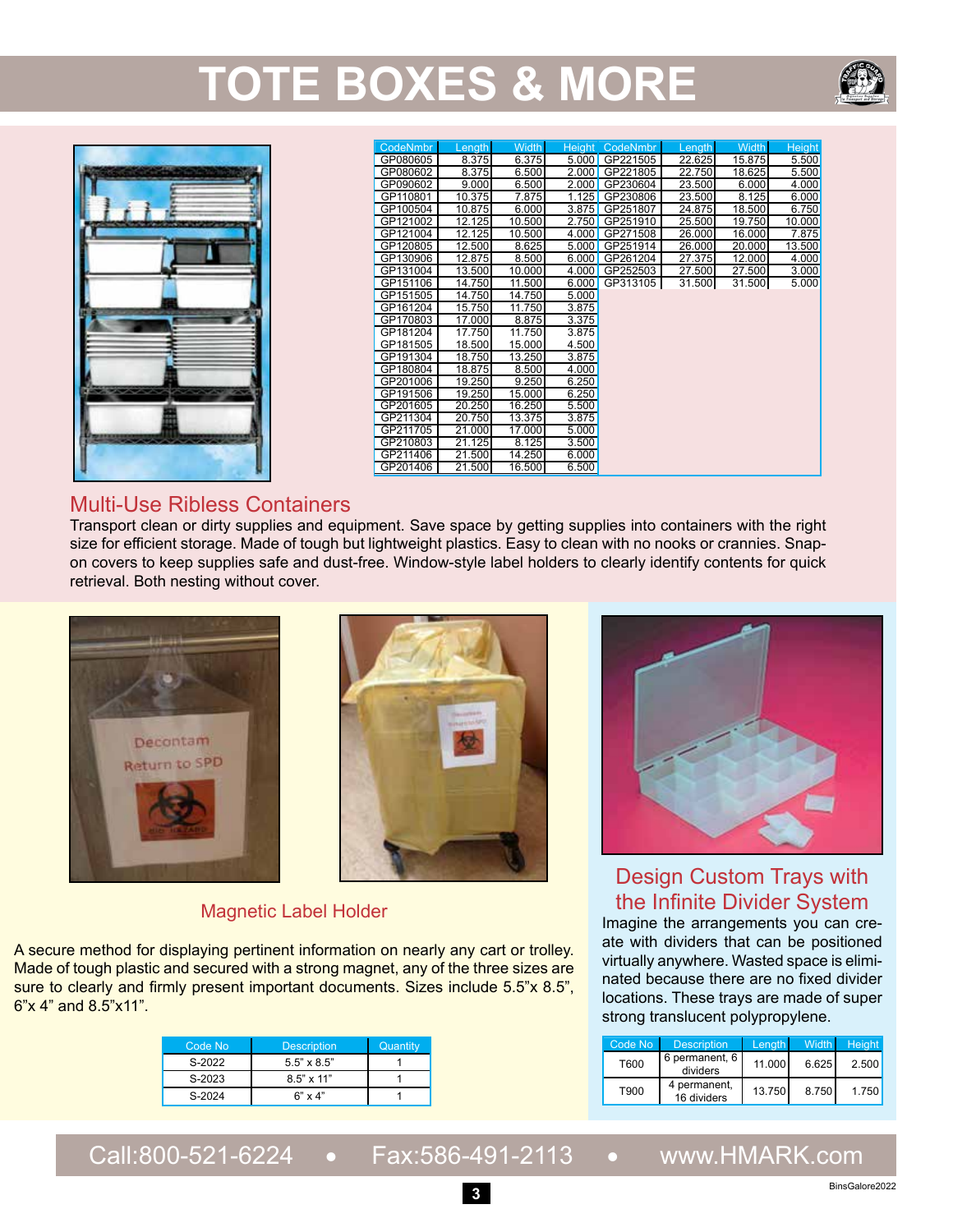## **OPEN FRONT BINS & MORE**



#### Convenient, Space Efficient Storage with Stackable Open Front Containers

Contents are easily accessible and easily identified through large open fronts. Space can be maximized by stacking bins one-a-top the other - eliminating wasted



**Louvered Panels**

space on shelving. Slide in your own labels into large label slots. These trays are available in 3 colors: red, yellow and blue. Accessories include dividers, Louvered Panels and Bin Rails

for wall mounted storage.

| <b>Code No</b> | Length | Width  | <b>Height</b> |
|----------------|--------|--------|---------------|
| 30-210         | 5.375  | 4.125  | 3.000         |
| 30-220         | 7.375  | 4.125  | 3.000         |
| 30-239         | 10.750 | 8.250  | 7.000         |
| 30-235         | 10.750 | 11.000 | 5.000         |
| 30-230         | 10.875 | 5.500  | 5.000         |
| 30-240         | 14.750 | 8.250  | 7.000         |
| 30-250         | 14.750 | 16.500 | 7.000         |
| 30-265         | 18.000 | 8.125  | 9.000         |
| 30-270         | 18.000 | 16.500 | 11.000        |
| 30-148         | 48.000 |        | 3.000         |
| 30-618         | 18.000 |        | 19.000        |
| 30-636 1 PANEL | 35.750 |        | 19.000        |

**Bin Rails**



#### Replacement Picking Station Bins

- Replace old, discolored and damaged picking station bins with new ones.
- Manufactured of tough polystyrene plastic.
- Molded in label holder for identifying contents.
- Color is ivory.

| Code No   | Length | Width | Height |
|-----------|--------|-------|--------|
| UDB1203-2 | 12.000 | 2.000 | 2.750  |
| UDB1203-3 | 12.000 | 3.000 | 2.750  |
| UDB1203-6 | 12.000 | 6.000 | 2.750  |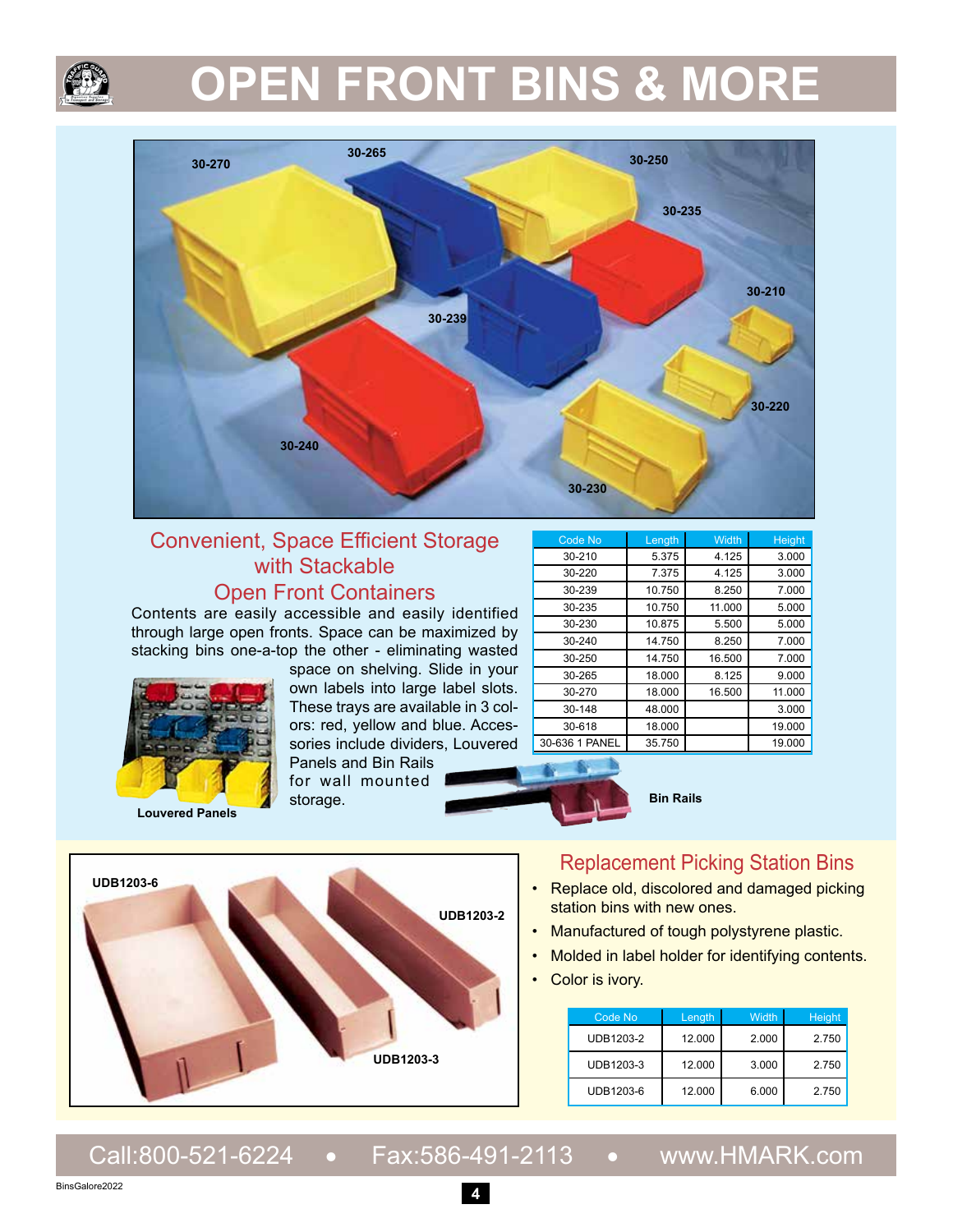# **OPEN FRONT BINS & MORE**





Long Storage Tray #QSB206 24" long - store catheters, IV Bags. 23<sup>5/8"</sup> x 6<sup>5/8"</sup> x 6"h



Hopper Front Box #2505-2415 Largest open front bin available. 24" length utilizes entire shelf. 24" x 15" x 12h"



#### #QUS260

A big open front bin for 18" depth shelving. Stackable design. 18" x 11" x 10"h



#2505-249 Another big bin for 24" depth shelving. Stackable design. 24" x 81/2" x 9"h

#### Economical Shelf Bins

- Durable but economical plastic storage bins
- Open front design for easy identification of and access to supplies
- Accessories include dividers to separate contents

| Code No   | Length | <b>Width</b> | Height |
|-----------|--------|--------------|--------|
| PB30 BL   | 9.500  | 5.800        | 5.000  |
| 2505-124  | 12.000 | 4.250        | 4.000  |
| 2505-126  | 12.000 | 5.625        | 4.000  |
| QSB104 BL | 17.875 | 6.625        | 4.000  |





#### Wire Storage Baskets

Conveniently store supplies in wire baskets available in several sizes and two different styles. Supplies are easily identified with the see-through baskets. Use dividers to increase the space efficiency of these baskets.

| Code No   | Length | <b>Width</b> | Height |
|-----------|--------|--------------|--------|
| 75.0294.6 | 9.000  | 6.000        | 5.000  |
| 75.0294.5 | 13.750 | 8.250        | 7.875  |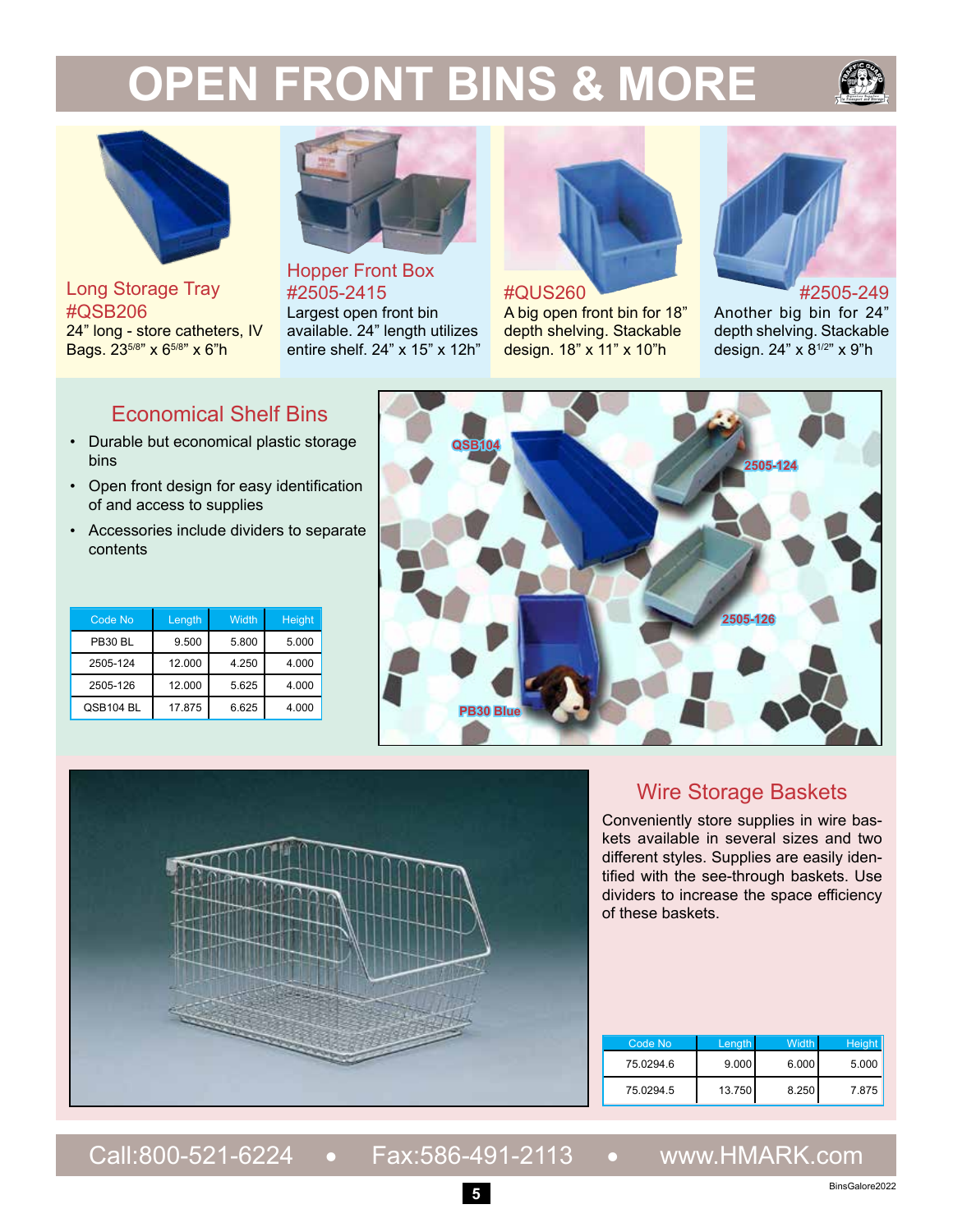

### **CARTS**

### HUSHKARTS

#### **DESIGNED FOR QUIET MOBILITY**

One-piece, double-wall polyethylene construction- no creaking bolts and no rattling metal. Rubber-cushioned 4" sealed bearing casters **DESIGNED FOR CONVENIENT STORAGE**

Each HushKart offers three shelves with slip resistant surfaces and raised edges. Ideal for use as surgical case carts, and for use by Pharmacy, Respiratory, or CSD.

#### **DESIGNED FOR EASY CLEANING**

Cart-washer washable. Polyethylene will not rust, corrode, dent or peel. One-piece seamless construction eliminates hard-to-clean grooves and crevices.

#### **DESIGNED FOR ATTRACTIVE APPEARANCE**

With choice of five colors, establish a color-coding system to fit your needs. Choose a color (Dusty Rose, Slate blue, Brick Red, Dark Brown, Coffee Beige) to coordinate with the decor.

| Code No  | <b>Description</b>                        | Length | <b>Width</b> | Height |
|----------|-------------------------------------------|--------|--------------|--------|
| QCT-3301 | Open One Side, Shelf - 27 x 18.50 x 11.25 | 33.250 | 20,000       | 34.000 |
| QCT-225  | Shelf - 21.75 x 15 x 11.25                | 28,000 | 16.000       | 32.250 |
| QCT-2301 | Shelf - 27 x 19.50 x 11.25                | 33.250 | 20.000       | 34.000 |
| QCT-235  | Shelf - 31.50 x 20.38 x 11.38             | 37.250 | 21.500       | 34.625 |



#### Plastic Utility Carts

- Lifetime warranty.
- Will not stain, scratch, dent or rust.
- Strong, heavy-duty, high-density polyethylene construction
- Integral push handle is molded into top shelf.

**Code No Description** Length Width Height

• 8" casters on TCB-11 for easy rolling.



### Utility Carts

- Each kit includes two U-handle posts, four casters and either two or three shelves.
- 500lb. capacity.
- Casters are 4" diameter (18" shelves) or 5" resilient rubber and each is swivel-style.
- Shipped as components and quickly assembled with the use of a hammer.

#### 2-shelf unit 3-shelf unit

| Code No   | Lenath | <b>Width</b> | <b>Height</b> | Code No   | Length | <b>Width</b> | <b>Height</b> |
|-----------|--------|--------------|---------------|-----------|--------|--------------|---------------|
| EU2-1824Z | 18.000 | 24.000       | 37.000        | EU3-1824Z | 18.000 | 24.000       | 37.000        |
| EU2-1830Z | 18.000 | 30.000       | 37.000        | EU3-1830Z | 18,000 | 30.000       | 37,000        |
| EU2-1836Z | 18.000 | 36.000       | 37.000        | EU3-1836Z | 18,000 | 36.000       | 37,000        |
| EU2-2136Z | 21.000 | 36.000       | 37.000        | EU3-2136Z | 21.000 | 36.000       | 37,000        |
| EU2-2436Z | 24.000 | 36.000       | 37.000        | EU3-2436Z | 24.000 | 36.000       | 37.000        |



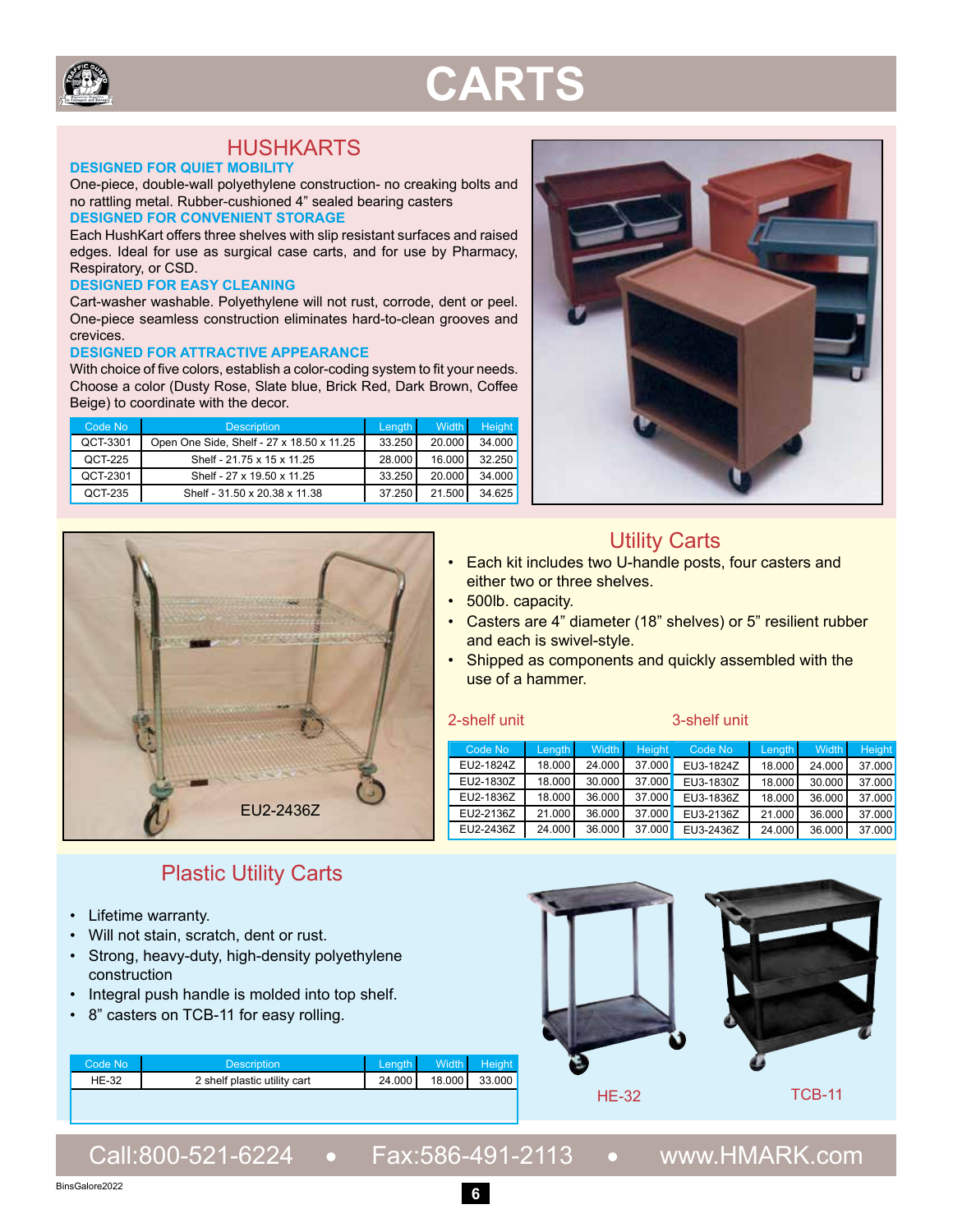### **CART COVERS**



Available in clear plastic when you want contents visible and opaque when you want contents out of sight. Made of tough polyethylene plastic, these covers protect carts and contents from dust and contamination. Applications include covering Surgical Case Carts, Exchange Carts, Linen Carts, Suction Pumps, Ventilators and other equipment. Disposable covers eliminate the time and expense of laundering cloth covers. Packaged 50 to a case.

| Code No            | Length | <b>Width</b> | Height | Color |
|--------------------|--------|--------------|--------|-------|
| 667-362046-1M RED  | 20.00  | 36.00        | 46.00  | red   |
| 666-1              | 24.00  | 27.00        | 34.00  | clear |
| 668-1              | 24.00  | 36.00        | 37.00  | tan   |
| 668-2 RED          | 24.00  | 48.00        | 34.00  | red   |
| 668-2 TAN          | 24.00  | 48.00        | 34.00  | tan   |
| 668-3              | 24.00  | 48.00        | 48.00  | tan   |
| 667-256161-1M      | 24.00  | 60.00        | 60.00  | clear |
| 667-274036-1M      | 27.00  | 40.00        | 36.00  | clear |
| 667-382648-1M      | 38.00  | 26.00        | 48.00  | clear |
| 667-382648-1M BLUE | 38.00  | 26.00        | 48.00  | Blue  |
| 667-202450-1M      | 20.00  | 24.00        | 50.00  | clear |
| 667-252958-1M      | 25.00  | 29.00        | 58.00  | clear |





#### Re-Useable Cart Covers

Both standard and custom-sized rack covers are manufactured with quality materials and workmanship. Material choices include 200 and 400 denier nylon, bacteria static Staph-Check<sup>®</sup> and clear vinyl. Choose either zipper or velcro closures and select the sides of the cover for flaps. Many colors are available to select from. Standard sizes are listed below, but any size can be custom made to your specifications.

| Code No        | Size (inches) DxWxH      |
|----------------|--------------------------|
| <b>SRC-835</b> | 18 x 36 x 54             |
| SRC-836        | 18x 36 x 63              |
| <b>SRC-837</b> | 18 x 36 x 74             |
| SRC-838        | 18 x 36 x 86             |
| <b>SRC-865</b> | 18 x 72 x 54             |
| SRC-866        | 18 x 72 x 63             |
| <b>SRC-867</b> | 18 x 72 x 74             |
| <b>SRC-868</b> | 18 x 72 x 86             |
| <b>SRC-435</b> | 24 x 36 x 54             |
| <b>SRC-436</b> | 24 x 36 x 63             |
| <b>SRC-437</b> | 24 x 36 x 74             |
| <b>SRC-438</b> | 24 x 36 x 86             |
| <b>SRC-439</b> | 24x 48 x 54              |
| <b>SRC-440</b> | 24 x 48 x 63             |
| <b>SRC-441</b> | 24 x 48 x 72             |
| <b>SRC-442</b> | 24 x 60 x 54             |
| SRC-443        | $24 \times 60 \times 63$ |
| <b>SRC-444</b> | 24 x 60 x 72             |